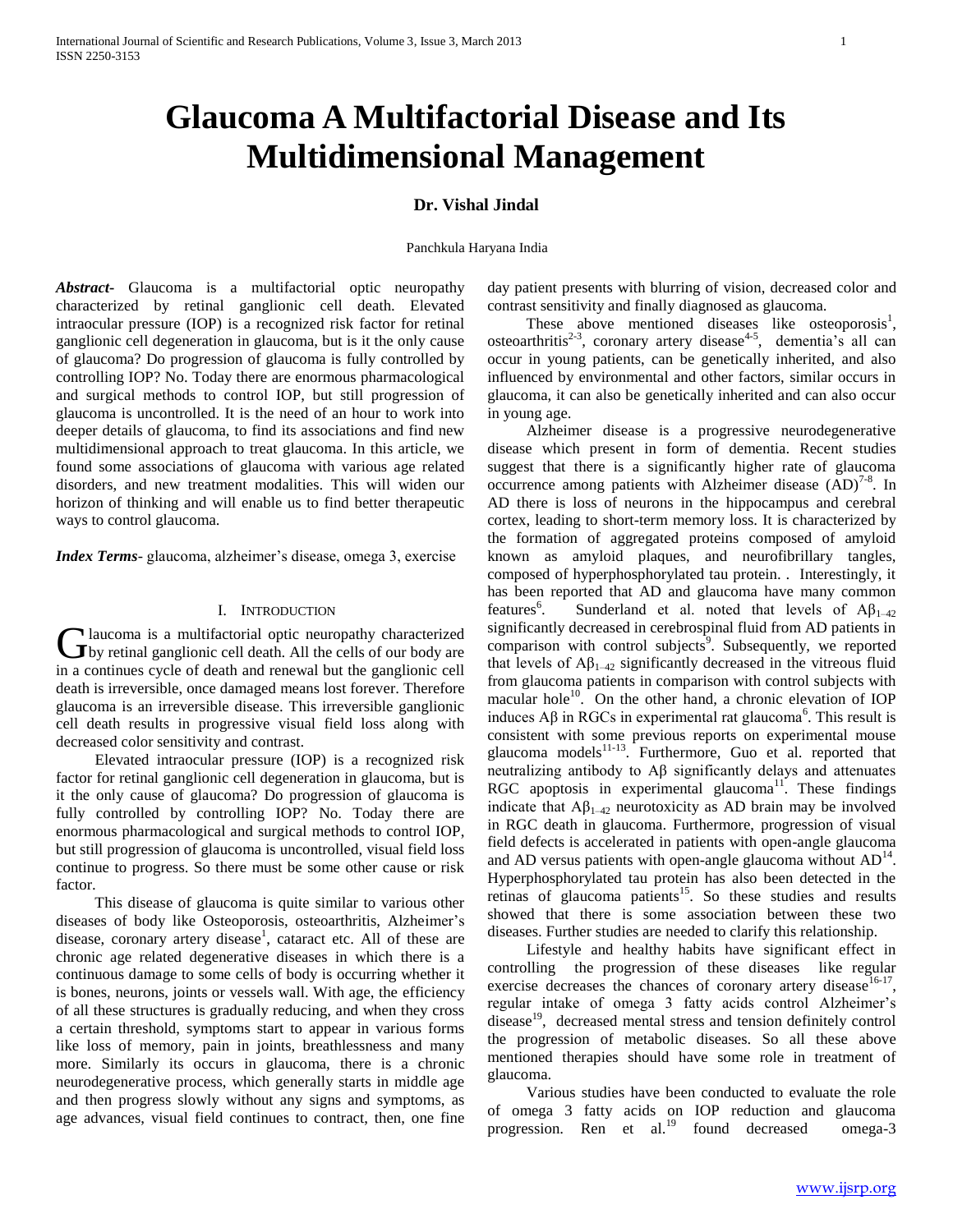polyunsaturated fatty acids (PUFA) levels in glaucoma patients compared with their healthy siblings, whereas Kang et al. $^{20}$  found that a lower omega-6, omega3 consumption ratio was associated with increased glaucoma prevalence. Nguyen et  $al^{21}$ . Demonstrates that increasing omega-3 PUFA consumption leads to decreased IOP with age through increased aqueous outflow facility. Further studies are needed to consider whether manipulation of dietary omega-3 fatty acids may be important in modifying the risk for chronic eye diseases such as glaucoma.

It had been observed that physical exercises could reduce the intraocular pressure (IOP) in patients with glaucoma<sup>22</sup>. However, the effect of IOP reduction varied with exercise type and intensity, as well as the duration of exercise<sup>23-24</sup>. Difference of lowering the IOP in glaucoma patients and healthy people were also observed. The mechanisms of reducing the IOP by exercise were very complicated and believed to be associated with the lower concentration of nor epinephrine, the rising of colloid osmotic pressure, the co-action of nitric oxide and endothelin after exercise, and also related to the gene polymorphism of β2 adrenergic receptor<sup>22-25</sup>. Overall, exercise has been found to lower IOP. Studies also have found that it improves blood flow to the retina and optic nerve. In one study, jogging for 20 minutes lowered IOP by 1 mm Hg to 8 mm Hg. Valsalva maneuver (the technical term for what happens when, after an inhalation, you hold your breath and apply pressure against your epiglottis), appears to have a negative impact on IOP. While few studies have been conducted on yoga and glaucoma, there is some evidence that inverted poses increase  $IOP<sup>26</sup>$ . This includes headstand, shoulder stand and the plow. Currently, there are no cohort studies reporting the relationship between exercise and glaucoma; moderate aerobic exercise has many health benefits and thus should be encouraged.

 A prolonged stress-induced increase in endogenous cortisol and catecholamines with subsequent alterations of the immune response may increase  $IOP<sup>27-28</sup>$ . So, it may be prudent to ask about potential psychosocial or environmental stress factors, especially in a patient who had stable disease and now has developed a dramatic rise in IOP or deterioration of visual function.

 Caffeine is consumed by a high percentage of the general public. Most of the studies<sup>29-30</sup>, with some exceptions<sup>31</sup>, demonstrates 2 to 3 mm Hg increase in IOP that lasts for about 2 hours after use of coffee. However, coffee beans also contain compounds that have antioxidative effects $32-33$  these antioxidative effects and its possible neuroprotective implications need further research.

Gingko biloba and bilberry (shrubs that yield a fruit resembling blueberries) have been proposed as neuroprotectors. The main components of the Gingko leaf extract are flavonoid glycosides and terpene lactones. Gingko is thought to mediate its effects through several biological mechanisms including antiplatelet action, vasodilation, and antioxidant effect. There is little data regarding the effect of Gingko biloba on the course of glaucoma. A placebo-controlled randomized controlled trial (RCT) found that Gingko biloba improved preexisting visual field loss in some patients with normal tension glaucoma<sup>34</sup>. Further research is mandatory before we start recommending use of ginkgo biloba along with conventional glaucoma therapy on a routine basis.

 Glaucoma is an age-related, chronic neurodegeneration of the optic nerve. The molecular and cellular pathologies that characterize the disease are shared by other chronic neurodegenerations such as AD. Therapies directed at treating chronic neurodegenerations have potential for use in treating glaucoma; conversely, therapies that are successful in treating glaucoma could be used in treating other chronic neurodegenerations.

 When patients inquire about the relationship between lifestyle factors, alternative medicine, and glaucoma, the physician should take the opportunity to educate them about their disease. Few activities should be avoided by the glaucoma patients, although more evidence is needed to determine if these activities predispose to glaucoma or contribute to the progression of the pre-existing disease. So we should widen our horizons and see into the deeper details of pathophsiology, etiology, and management options for glaucoma.

#### **REFERENCES**

- [1] Xu X. H., Dong S. S., Guo Y., Yang T. L., Lei S. F., Papasian C. J., Zhao M., Deng H. W. Molecular genetic studies of gene identification for osteoporosis: the 2009 update. Endocr. Rev. 2010;31:447–505.
- [2] Valdes AM, Spector TD. Genetic epidemiology of hip and knee osteoarthritis. Nat Rev Rheumatol. 2011;7:23–32.
- [3] Loughlin J. The genetic epidemiology of human primary osteoarthritis: current status. Expert Rev Mol Med. 2005;7:1–12.
- [4] Ripatti S, Tikkanen E, Orho-Melander M, Havulinna AS, Silander K, Sharma A, Guiducci C, Perola M, Jula A, Sinisalo J, Lokki ML, Nieminen MS, Melander O, Salomaa V, Peltonen L, Kathiresan S. A multilocus genetic risk score for coronary heart disease: Case-control and prospective cohort analyses. Lancet. 2010;376:1393–1400.
- [5] McPherson R, Pertsemlidis A, Kavaslar N, Stewart A, Roberts R, Cox DR, Hinds DA, Pennacchio LA, Tybjaerg-Hansen A, Folsom AR, Boerwinkle E, Hobbs HH, Cohen JC. A common allele on chromosome 9 associated with coronary heart disease. Science. 2007;316:1488–1491.
- [6] McKinnon SJ, Lehman DM, Kerrigan-Baumrind LA, Merges CA, Pease ME, Kerrigan DF, Ransom NL, Tahzib NG, Reitsamer HA, Levkovitch-Verbin H, Quigley HA, Zack DJ. (2002) Caspase activation and amyloid precursor protein cleavage in rat ocular hypertension. Invest Ophthalmol Vis Sci 43:1077–87.
- [7] Bayer AU, Ferrari F, Erb C. (2002) High occurrence rate of glaucoma among patients with Alzheimer's disease. Eur Neurol 47:165–168.
- [8] Bayer AU, Keller ON, Ferrari F, Maag KP. (2002) Association of glaucoma with neurodegenerative diseases with apoptotic cell death: Alzheimer's disease and Parkinson's disease. Am J Ophthalmol 133:135– 137.
- [9] Sunderland T, Linker G, Mirza N, Putnam KT, Friedman DL, Kimmel LH, Bergeson J, Manetti GJ, Zimmermann M, Tang B, Bartko JJ, Cohen RM. (2003) Decreased β-amyloid1–42 and increased tau levels in cerebrospinal fluid of patients with Alzheimer disease. JAMA 289:2094–2103.
- [10] Yoneda S, Hara H, Hirata A, Fukushima M, Inomata Y, Tanihara H. (2005) Vitreous fluid levels of  $\beta$ -amyloid<sub>1-42</sub> and tau in patients with retinal diseases. Jpn J Ophthalmol 49:106–8.
- [11] Guo L, Salt TE, Luong V, Wood N, Cheung W, Maass A, Ferrari G, Russo-Marie F, Sillito AM, Cheetham ME, Moss SE, Fitzke FW, Cordeiro MF. (2007) Targeting amyloid-β in glaucoma treatment. Proc Natl Acad Sci USA 104:13444–13449.
- [12] Goldblum D, Kipfer-Kauer A, Sarra GM, Wolf S, Frueh BE. (2007) Distribution of amyloid precursor protein and amyloid-β immunoreactivity in DBA/2J glaucomatous mouse retinas. Invest Ophthalmol Vis Sci 48:5085–90.
- [13] Shimazawa M, Inokuchi Y, Okuno T, Nakajima Y, Sakaguchi G, Kato A, Oku H, Sugiyama T, Kudo T, Ikeda T, Takeda M, Hara H. (2008) Reduced retinal function in amyloid precursor protein-over-expressing transgenic